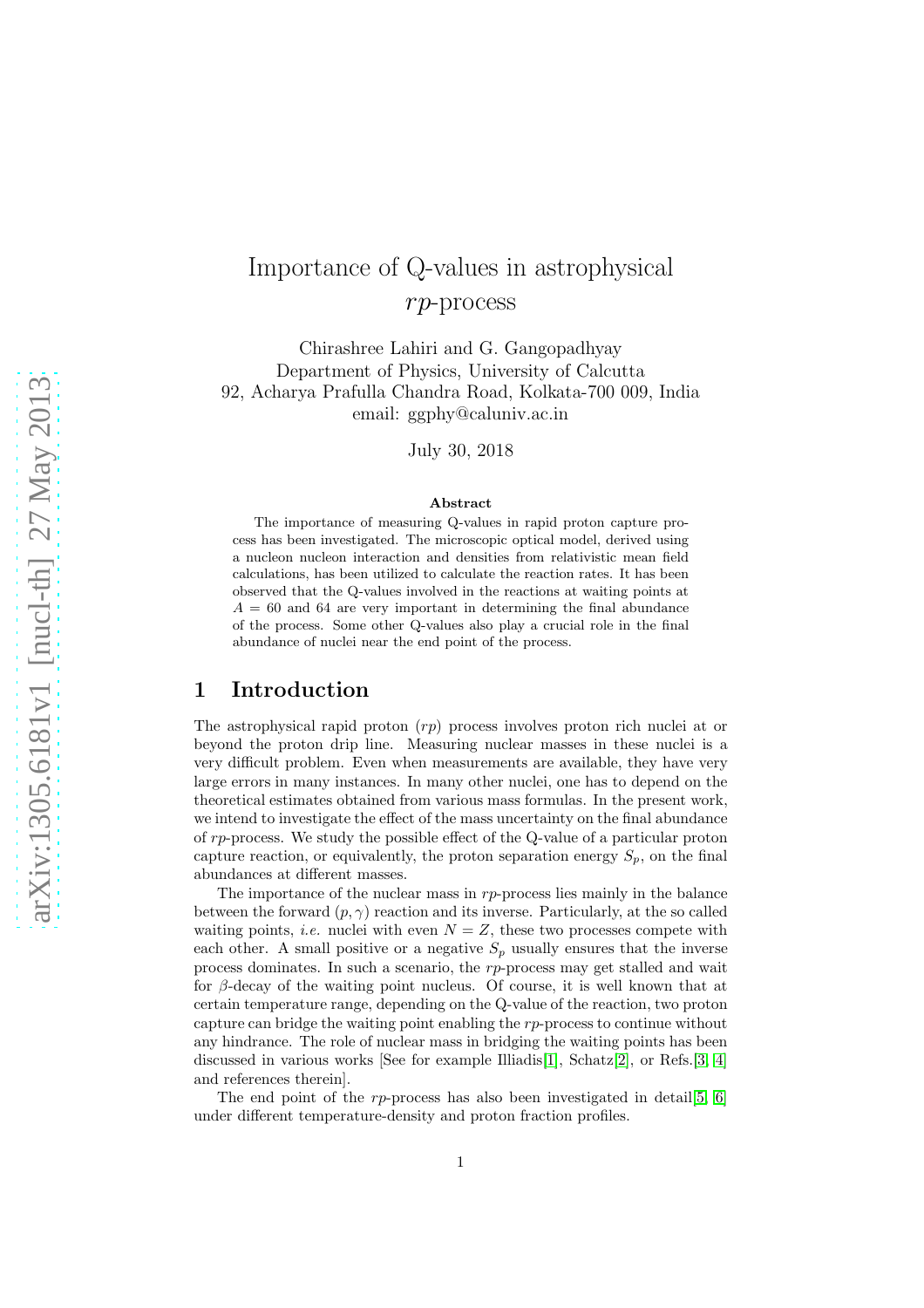

<span id="page-1-0"></span>Figure 1: The rp-process path for 1.5 GK

### 2 Method of Calculation

Apart from proton capture, a nucleus can also undergo decay by emitting beta particles while, for higher mass isotopes,  $\alpha$ -decay is another probable channel. In this work, the measured half life values for  $\beta$ -decay have been taken from the compilation by Audi et al.<sup>[\[7\]](#page-7-6)</sup> except in the case of  $65\text{As}$ , which is taken from the experimental measurements by L´opez et al.[\[8\]](#page-7-7) In absence of experimental data, half life values have been taken from the calculation by Möller et al. [\[9\]](#page-7-8) both for  $\beta$ - and  $\alpha$ -decay. This results in a set of coupled differential equations which have been simultaneously solved to obtain the nuclear abundances as a function of time.

In the present work, we concentrate on the  $(p, \gamma)$  reactions whose Q-values have either not been determined experimentally or, have very large errors. We look at all the reactions that lie on the possible path of the rp-process starting from <sup>56</sup>Ni. There are numerous works that have calculated the above path. In Fig. [1,](#page-1-0) we present such a path from at 1.5 GK Ref.[\[3\]](#page-7-2). The dark and the light lines indicate major (flux more than 10%) and minor (flux between 1 to 10%) paths, respectively. The black boxes indicate waiting points. For this path, we assume that the process has a duration of 100 seconds. The density is assumed to be  $10^6$  gram/cm<sup>3</sup> and the proton fraction is assumed to be 0.7. This corresponds to a scenario denoted as Model I in Lahiri *et al.*[\[6\]](#page-7-5) as well as here. Though, this model is not very realistic, it helps us to understand the flow of the abundance. We will introduce a more realistic scenario at a later stage.

The rates for the astrophysical processes have been calculated in the microscopic optical model using densities from relativistic mean field (RMF) calcu-lations and density dependent M3Y (DDM3Y) potential [\[10,](#page-7-9) [11\]](#page-7-10). Briefly, one starts with a density dependent M3Y interaction and folds it with the nucleon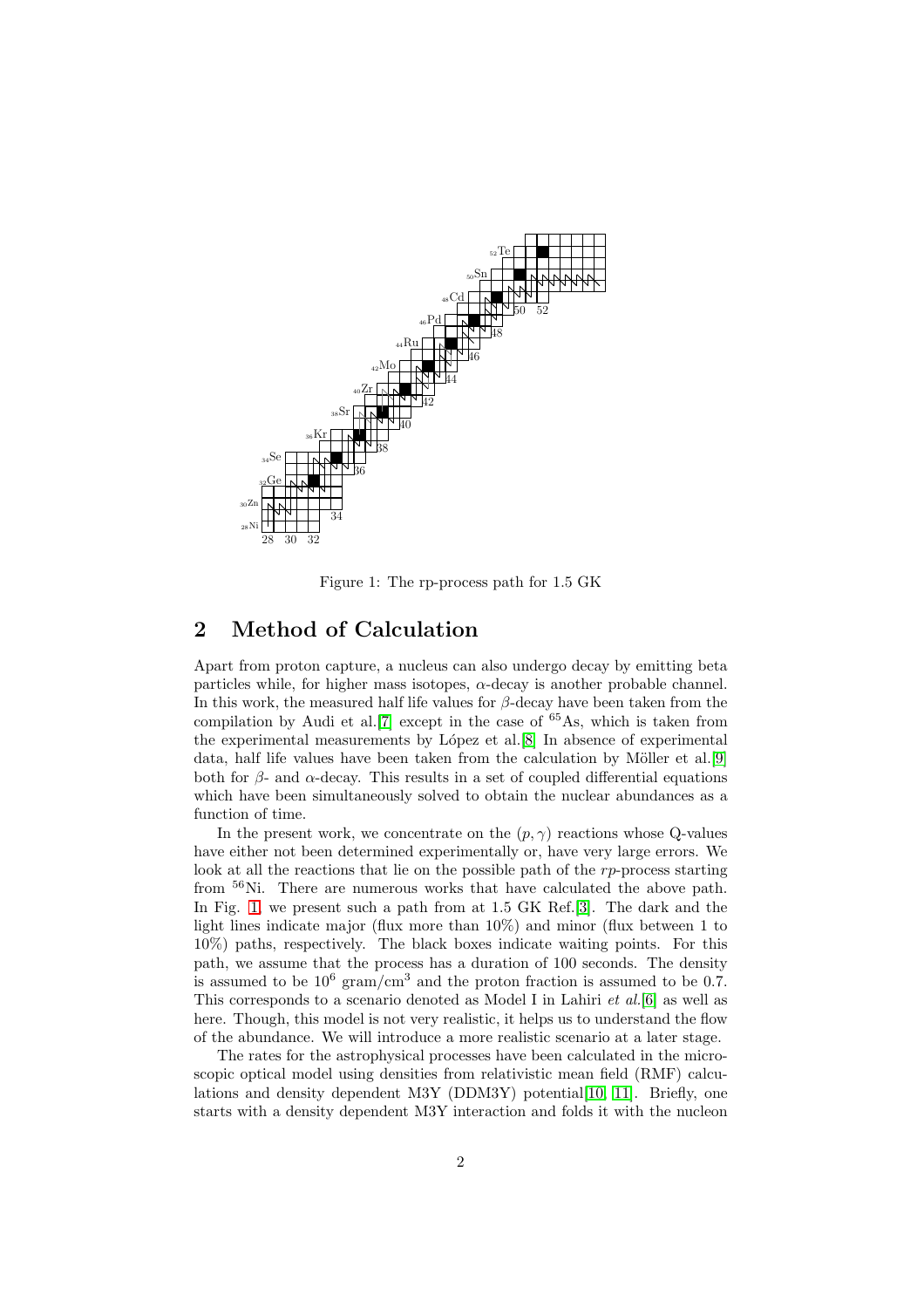density in the target to obtain a nucleon-nucleus potential. The interaction is given by

$$
v(r, \rho, E) = t^{M3Y}(r, E)g(\rho)
$$
\n<sup>(1)</sup>

where E is incident energy and  $\rho$ , the nuclear density. The  $t^{M3Y}$  interaction is given by

$$
t^{M3Y} = 7999 \frac{e^{-4r}}{4r} - 2134 \frac{e^{-2.5r}}{2.5r} + J_{00}(E)\delta(r)
$$
 (2)

where  $J_{00}(E)$  is the zero range pseudo potential,

$$
J_{00}(E) = -276 \left(1 - 0.005 \frac{E}{A}\right) \text{MeV} fm^3 \tag{3}
$$

and  $g(\rho)$  the density dependent factor,

$$
g(\rho) = C(1 - b\rho^{2/3})
$$
\n(4)

For the interaction, we have made use of the default parameters, which had been obtained from nuclear matter calculations[\[12\]](#page-7-11), without any modification.

In order to fit the experimental data, the folded DDM3Y potential is multiplied by factors 0.7 and 0.1 to obtain the real and imaginary parts of the optical potential, respectively. We emphasize that better fits for individual reactions are possible by varying different parameters. But, as we are dealing with a mass region where the experimental mass values are hardly available, this approach is clearly inadequate. Therefore, we have refrained from fitting individual reactions and throughout the rest of the work, we use these two factors to obtain the potential. These constants, along with the prescriptions for level density and E1 strength, have been estimated by fitting the available S-factors for low energy proton reactions in mass 60-100 region [\[4,](#page-7-3) [13\]](#page-7-12).

We have calculated the Q-values (say,  $Q_0$ ) for proton capture reactions using experimental masses from the compilation by Audi *et al.*[\[14\]](#page-8-0) or, in their absence, the new phenomenological formula[\[15\]](#page-8-1) and looked at the variation over the range  $Q_0 \pm \sigma$ , where  $\sigma$  has been chosen as either the measurement error or as equal to the rms error of the formula, *i.e.* 376 keV, when experimental values are not available. The latter range is large enough to include almost all possible theoretical or systematic predictions (for example predictions from Refs.[\[9,](#page-7-8) [16\]](#page-8-2)). In the cases where the mass values have been experimentally measured with reasonable accuracy, the effects of the uncertainties of the measurements on the flow of the  $rp$  process are insignificant. In comparison, if the mass value is either available from theory, phenomenology or systematics, or has a large error, the large possible variation of mass may significantly alter the flow and the end point of the process. We seek to identify the points on the  $rp$ -process path where the uncertainties of the Q-values of the reaction may have significant effects on the final abundance.

### 3 Results

As an example of the variation of the final abundance, in Fig. 2, we show the change in abundance as a function of the Q-value of the reaction  ${}^{61}\text{Ga}(p, \gamma){}^{62}\text{Ge}$ .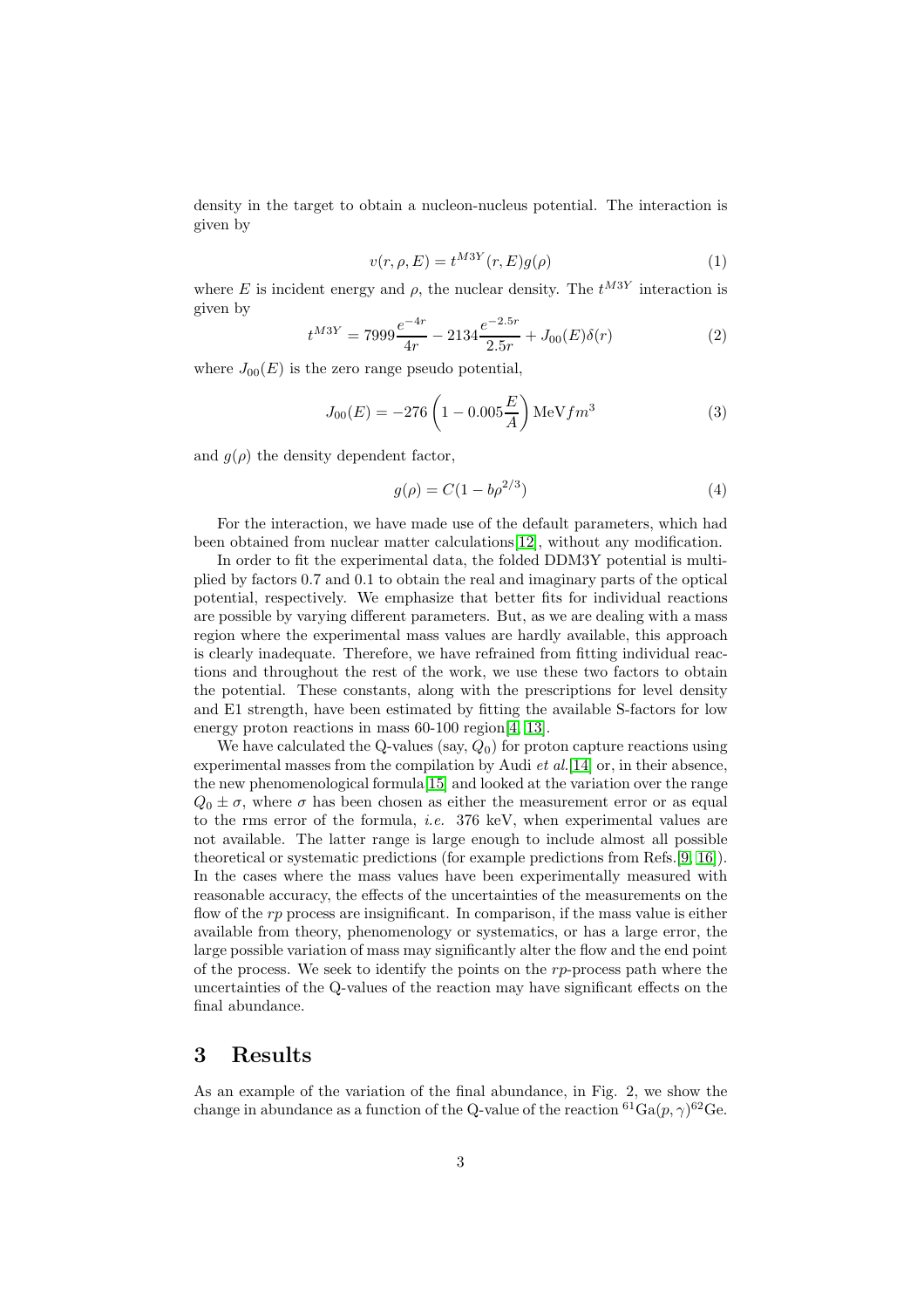

Figure 2: Abundances as a function of the Q-value of the reaction  ${}^{61}Ga(p, \gamma)$ for a constant temperature 1.5 GK. The abundances have been multiplied by 5 and 50 in the second and the third frames, respectively.

The experimental value for this reaction has not been measured. We plot the abundance of those mass values whose final abundances are at least 1% of the initial seed. In Fig. 3, we plot the corresponding data for the  ${}^{65}\text{As}(p, \gamma){}^{66}\text{Se}$ reaction. Here the experimental values, as indicated in Schury *et al.*[\[17\]](#page-8-3) have an error of 200 keV. However, we note that in the same reference, the Q-value for proton capture reaction in  $^{64}$ Ge has been measured to be -255 (104) keV. A recent measurement[\[18\]](#page-8-4) has measured a slightly different value, *i.e.* -90 (85) keV, which we also assume in our calculation. Another reference[\[19\]](#page-8-5) found this Q-value to be 0.401(530) keV. Though we have not assumed this value, we note that it, being positive, alters the flow considerably. The effect of this value, as well as the large error, on the proton separation energy in <sup>66</sup>Se also strongly affects the flow.



<span id="page-3-0"></span>Figure 3: Abundances as a function of the Q-value of the reaction  ${}^{65}\text{As}(p, \gamma)$ for a constant temperature 1.5 GK. The abundances have been multiplied by 5 and 50 in the second and the third frames, respectively.

We further note that at the waiting points, the variation of the final product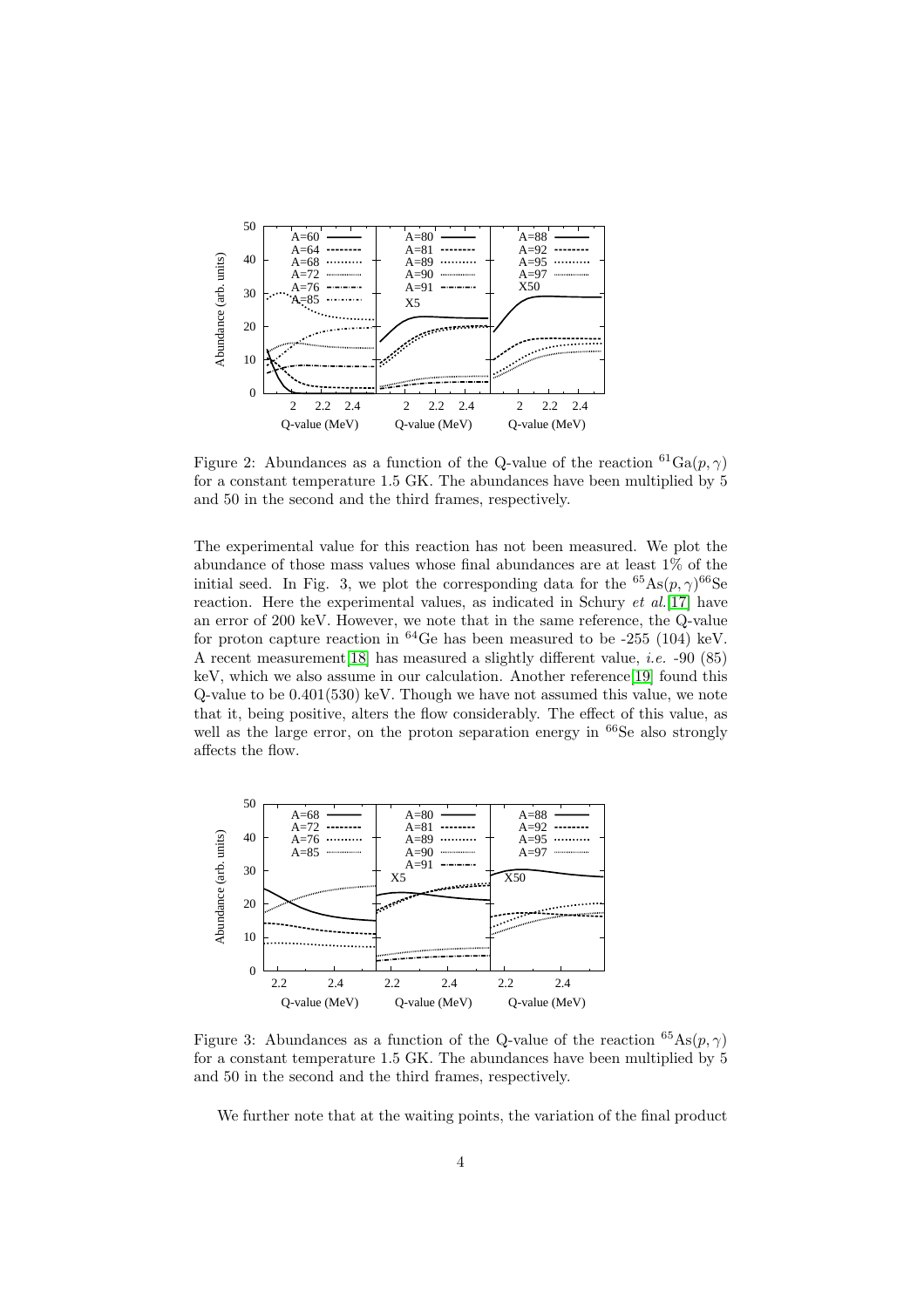

<span id="page-4-0"></span>Figure 4: Major abundances as a function of the Q-value of the reaction  $^{64}Ge(p, \gamma)$  for a constant temperature 1.5 GK.

for changes in the Q-value of the  ${}^A_ZX(p,\gamma)$  and the  ${}^{A+1}_{Z+1}Y(p,\gamma)$  reactions can be made nearly identical by simply shifting the origin. For example, in Fig. [4](#page-4-0) we plot the major abundances against variation of the Q-value of the reaction  $^{64}Ge(p,\gamma)$ . It is clear that the major abundances in Fig. [3](#page-3-0) and Fig. [4](#page-4-0) follow the same pattern after a shift in the origin. The fact can easily be explained as the probability of crossing the waiting point depends on the Q-values of both the <sup>64</sup>Ge(p,  $\gamma$ ) and <sup>65</sup>As(p,  $\gamma$ ) reactions. Thus, an increase in either of them inhibits the photodisintegration in a similar way. Hence, we have studied the dependence on only one of the relevant Q-values.

In both the reactions, we have assumed a profile of the X-ray burster as given in Model I. At all other waiting points, the reaction Q-values have smaller effects on the final abundance.

A few important points can be derived from the Figs. 2 and 3. One can see that in  $A = 68$ , and to some smaller extent  $A = 72$  and 76, *i.e.* the waiting points of the process, the abundance tends to fall away about some median value. However,  $A = 64$  does not behave at all like a waiting point. As indicated in Fig. 4 of Ref.[\[4\]](#page-7-3), this is due to the fact that at 1.5 GK, the two proton capture process has a very large cross-section for this nucleus. In  $A = 88$  and 92, we observe a somewhat similar behaviour, though the falling off at higher  $S_p$  values is very slow.

The population at the waiting points are not affected to a large extent by processes that do not directly include the nuclei. Thus, for example, the population at  $A = 76$  changes typically by factor of less than 1.5 over the range of Q-values chosen for the capture reactions at  ${}^{61}Ga$  and  ${}^{65}As$  but changes to a greater extent when the proton separation energies of <sup>77</sup>Y or <sup>78</sup>Zr are varied. Again the waiting point at  $A = 64$  is an exception. Beyond  $A = 76$ , the  $S_p$ values at the waiting points do not have any significant effect on the final abundance. As is evident from Fig. 1, the waiting points beyond  $A = 68$ , except to a small extend at  $A = 72$  and 76, are not bridged effectively by the rp-process. Hence, these  $S_p$  values are almost irrelevant to the final abundance. For proton capture by  $68$ Se, and to a slightly less extent in  $76$ Sr, the variation in mass affects the final abundance to a very small extent. This points to the fact that these waiting points are not bridged to any significant extent by proton capture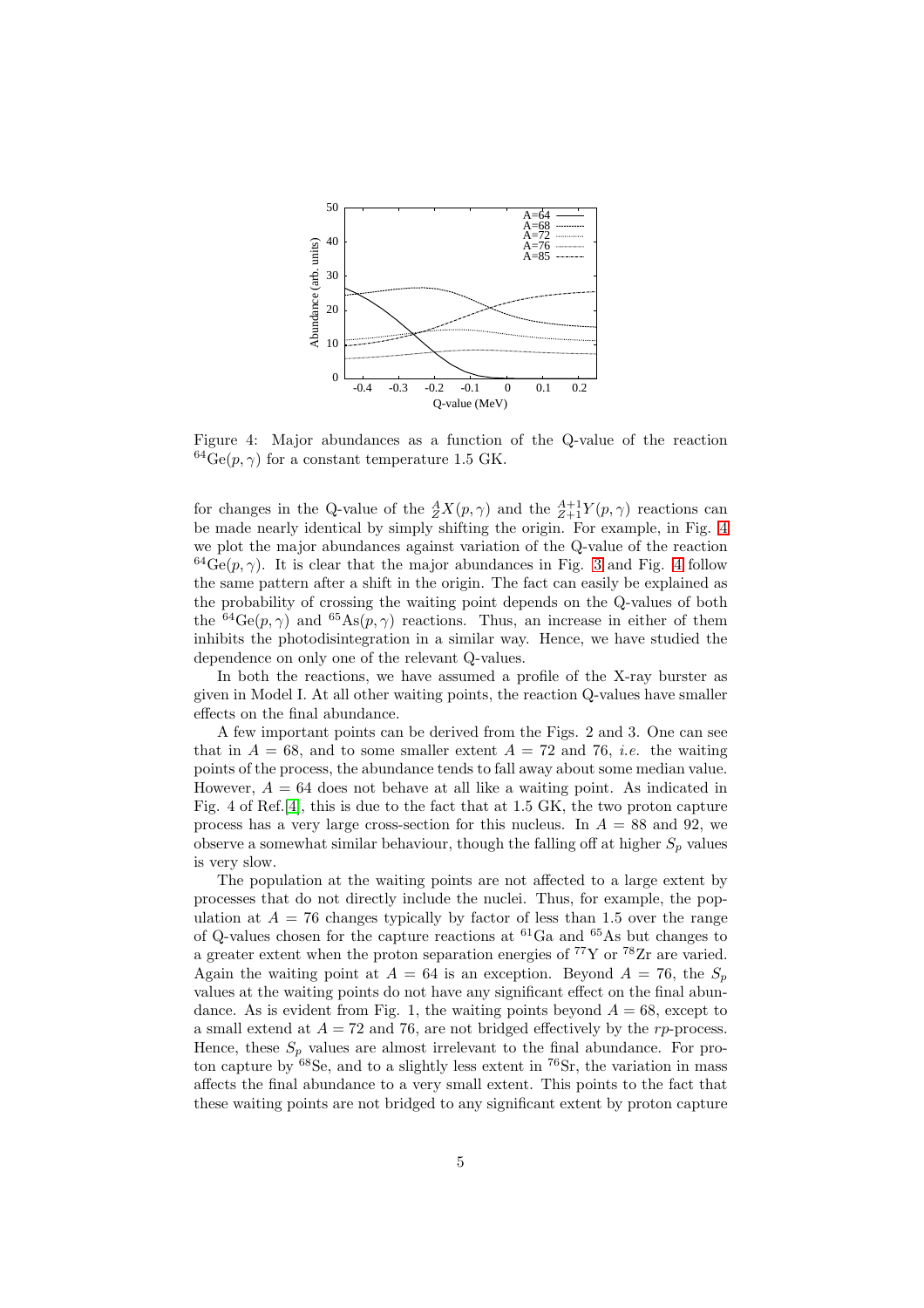reactions at the conditions assumed by us and  $\beta$ -decay dominates irrespective of the  $S_p$  value. On the other hand, Q-values for targets such as  ${}^{86}\text{Tc}$ ,  ${}^{89}\text{Ru}$ ,  $90Rh$  and  $93Pd$  affect the process, indicating that the rp-process path shifts to these more stable nuclei beyond  $A = 76$ .

We also find that the change in abundance at the waiting points, for changes in the Q-value of a particular reaction, tend to be closer to each other. At masses that do not contain a waiting point, the variation is larger and again seem to form a cluster of values near to each other. This is due to the enhancement of a particular pathway. All the nuclei formed in that pathway tend to vary in a similar fashion. For example, the ratio of the final abundances of  $A = 91,93,95$ and 97, when plotted against the Q-value of the reaction  ${}^{86}\text{Te}(p, \gamma)$ , remains almost a constant. This indicates that that there is effectively a single path leading from <sup>86</sup>Tc to these masses.

To explain the variation in abundance as seen in Figs. 2 and 3 further, we note that the flux through the waiting points are usually significantly larger than at nearby masses. If a change in the  $S_p$  value results in transfer of even a small amount of this flux to the beta decay channel, the flux at corresponding nuclei in non-waiting point masses tends to increase by a significant fraction. Once the flux at such a nucleus increases, it reinforces the subsidiary paths. Hence, the nuclei that are produced, not through the main path but through the subsidiary paths, tend to show a similar pattern as a function of a particular  $S_p$  value. If there is any feeding to the  $\beta$ -decay channel from a waiting point further up the mass scale, the nuclei in a subsidiary path that are fed by that channel may have still higher abundances. This feature can be seen in the case of proton capture reactions in <sup>61</sup>Ga and <sup>65</sup>As. When the  $S_p$  value at a particular waiting point is very small, the rp-process gets stalled and the abundance gets trapped at the waiting point. If the  $S_p$  value is larger, the waiting point is bridged and flow reaches higher masses. In cases where the waiting point is bridged very effectively, it is possible, like in mass 60 or 64, for the abundance at the waiting point to fall to insignificant values. The abundance at the next waiting points then starts to fall off as the flow to these nuclei stops. The abundances of nuclei produced by the secondary paths, in such circumstances, starts to level off, *i.e.* their rate of increase as a function of the Q-value of the reaction under study decreases.

If the temperature is taken to be lower, then we have a different scenario. The the abundance gets trapped at a lower mass value, typically  $A = 68$ . This ensures that the abundances at all the subsequent waiting points becomes constant. The rp-process cannot proceed very far. In fact, beyond  $A = 80$ , no mass reaches an abundance of more than 1% of the initial flux.

Finally, in a more realistic situation, where the temperature, density and proton fraction changes with time, we have investigated the effect of the uncertainties in different  $S_p$  values. We have selected the time variation of the above quantities following Illiadis[\[1\]](#page-7-0). In it, nuclear burning starts with temperature and density values of  $T = 0.4$  GK and  $\rho = 10^6$  gm/cm<sup>3</sup>. After 4 seconds, the system reaches a maximum temperature of 1.36 GK and a minimum density of  $5 \times 10^5$  gm/cm<sup>3</sup>. After 100 seconds, the temperature drops to 0.7 GK and the density increases to  $1.4 \times 10^6$  gm/cm<sup>3</sup>. The proton fraction decreases to 0.16 at 100 seconds. This corresponds to Model IV of Ref.[\[6\]](#page-7-5) where one can also see the final abundances for the  $S_p$  values predicted by Ref.[\[15\]](#page-8-1) for various temperature density profiles.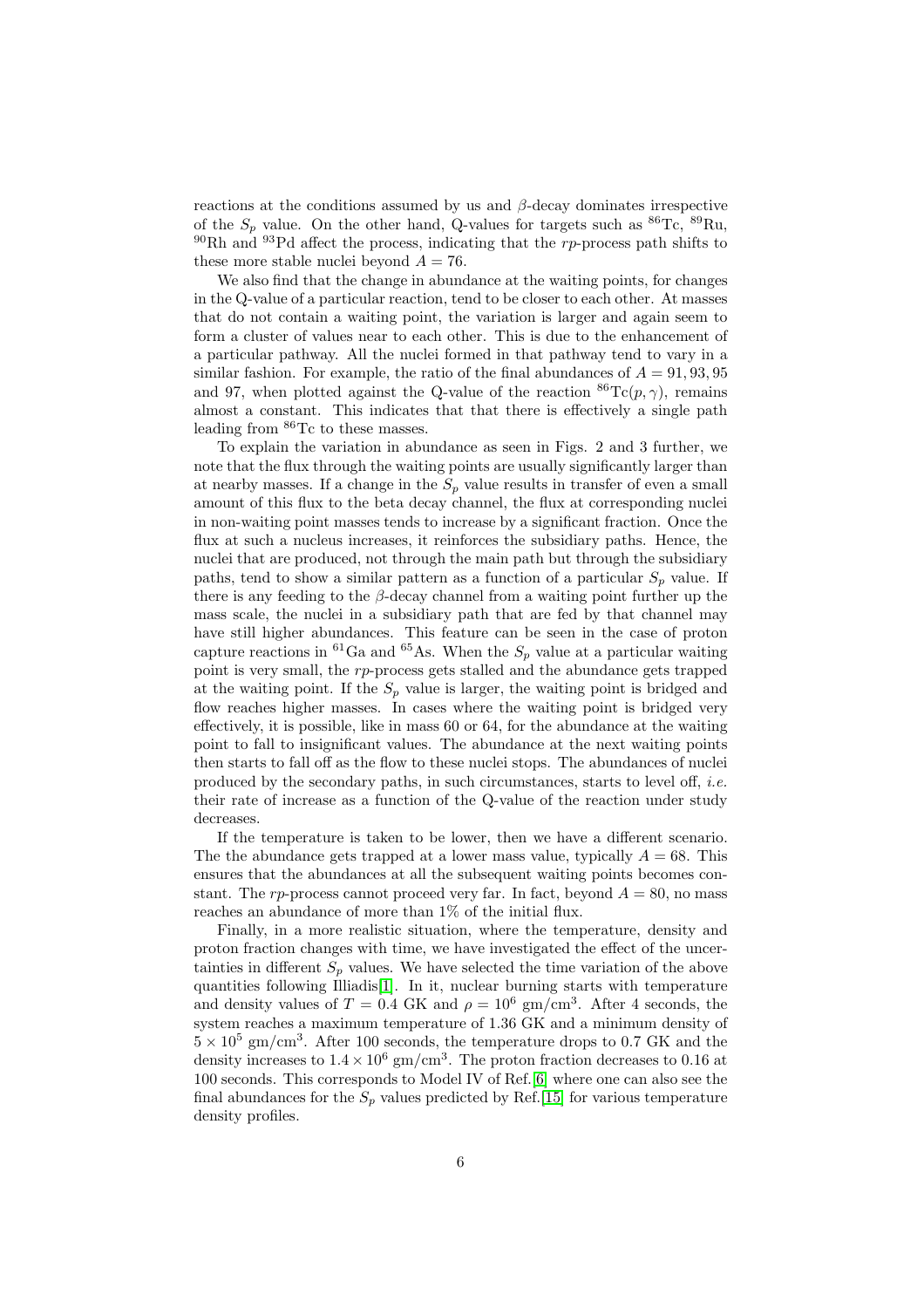

Figure 5: Ratio of change in final abundance for  $Q_0 \pm \sigma$  values of the <sup>65</sup>As( $p, \gamma$ ) reaction. See text for details.

In this particular work, we are interested in the change in final abundances due to variation in  $S_p$  values. In Fig. 5, we study the change in abundances for variation of the Q-value in  ${}^{65}\text{As}(p, \gamma)$  reaction. The solid (dashed) line provides the ratio of the final abundances between the values for  $Q_0 + \sigma(-\sigma)$  and  $Q_0$ . We find that the baselines vary widely, particularly after  $A = 88$ . This can be explained from the fact that, in a realistic model, as the nucleosynthesis progresses, both the temperature and the proton fraction decreases. Hence, the rate of rp-process nucleosynthesis slows down towards the end. In case the  $S_p$  value at <sup>65</sup>As becomes large, the two proton capture cross section becomes large and the waiting point at  $A = 64$  does not hinder the process appreciably. Hence it is possible for nucleosynthesis to reach  $A \sim 90$  much earlier and the abundances in  $A > 90$  region increase substantially while those in the lower mass region decreases. The opposite scenario occurs when the  $S_n$  value at <sup>65</sup>As becomes small. That is the reason for he large variation of the baseline. In contrast, Model I shows sharp changes at certain mass numbers with a slow variation of the baseline. However, this appears unphysical as the behaviuour is due to the fact that at 1.5 GK, the change in the effective lifetime of <sup>64</sup>Ge due to change in  $S_p$  value is larger compared to the values at lower temperatures. This can be observed from Figure 5 of Lahiri *et al.*[\[4\]](#page-7-3). In Model IV the temperature, when  $rp$ -process reaches the waiting point at  $^{64}$ Ge, is much lower and the change in lifetime due to change in  $S_p$  value is much less.

To look at the existing experimental mass measurement, we find that the following masses, which have either not been measured at all or measured with insufficient accuracy, are likely to play an important role in determining the final abundances. At the waiting points, masses of  ${}^{62}$ Ge,  ${}^{65}$ As and  ${}^{66}$ Se are important. Experimental values for the last two are available[\[18\]](#page-8-4), but as already noted, there is some uncertainty since another measurement[\[19\]](#page-8-5) suggests a different value for the  $S_p$  value in <sup>65</sup>As. Fig. 4 points out that the end point will be quiet different in case the latter value is adopted. Besides these, masses of  ${}^{86}\text{Tc}$ ,  ${}^{87,89}\text{Ru}$ ,  ${}^{90}\text{Rh}$ , <sup>91</sup>,93Pd and <sup>94</sup>Ag are important for the pathways involving more stable nuclei.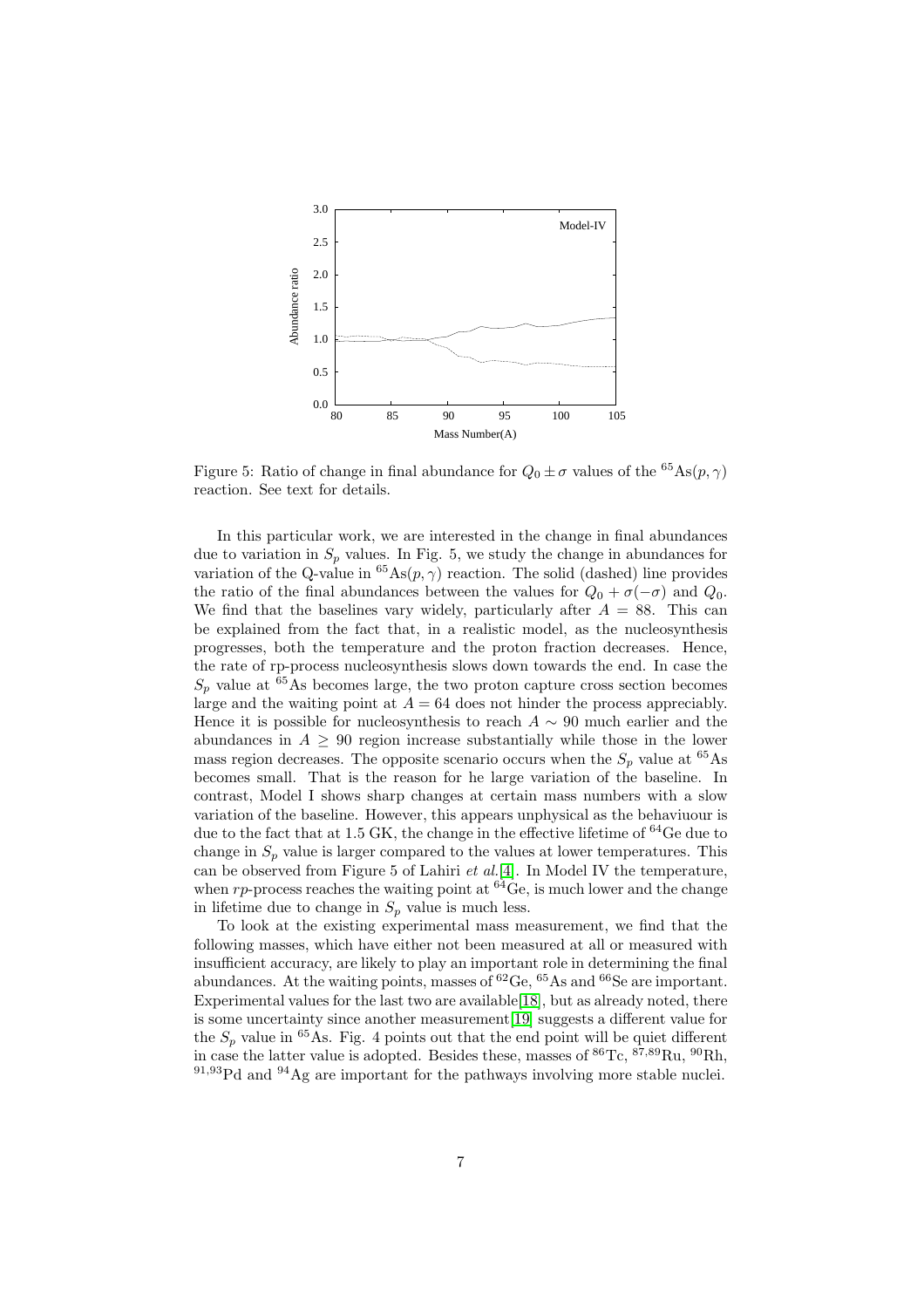#### 4 Summary

To summarize, the uncertainties in the  $rp$ -process abundance due to the errors in Q-values in proton capture reactions have been studied in the microscopic optical model. We have used the DDM3Y nucleon nucleon interaction and densities from RMF to construct the optical potential. Of the waiting points, we have found that the Q-values involved in the reactions at masses  $A = 60$ and 64 are very important in determining the final abundance of the process. Measurements of Q-values of proton capture reactions involving  ${}^{86}$ Tc,  ${}^{89}$ Ru,  ${}^{90}$ Rh and <sup>93</sup>Pd are also important in determining the abundance near the end point of the process.

## Acknowledgment

This work has been carried out with financial assistance of the UGC sponsored DRS Programme and the computer facilities of the DST-FIST program of the Department of Physics of the University of Calcutta. GG acknowledges the facilities provided under the ICTP Associateship Programme by ECT\*, Trento, where a part of the work was carried out. CL acknowledges the grant of a fellowship awarded by the UGC.

### <span id="page-7-0"></span>References

- [1] C. Illiadis, *Nuclear Physics of the Stars* (Wiley-VCH Verlag GmbH, Weinheim, 2007).
- <span id="page-7-2"></span><span id="page-7-1"></span>[2] H. Schatz, *Int. J. Mass Spec.* 251, 293 (2006).
- <span id="page-7-3"></span>[3] C. Lahiri and G. Gangopadhyay, *Int. J. Mod. Phys. E* 20, 2417 (2011).
- <span id="page-7-4"></span>[4] C. Lahiri and G. Gangopadhyay, *Eur. Phys. J. A* 47, 87 (2011).
- <span id="page-7-5"></span>[5] H. Schatz *et al. Phys. Rev. Lett.* 86, 3471 (2001).
- <span id="page-7-6"></span>[6] C. Lahiri and G. Gangopadhyay, *Int. J. Mod. Phys. E* 21, 1250074 (2012).
- [7] G. Audi, O. Bersillon, J. Blachot and A. H. Wapstra, *Nucl. Phys. A* 729, 3 (2003).
- <span id="page-7-8"></span><span id="page-7-7"></span>[8] M. J. López Jiménez et al, *Phys. Rev. C* 66, 025803 (2002).
- [9] P. M¨oller, J. R. Nix, and K. L. Kratz, *At. Data. Nucl. Data. Tables* 66, 131 (1997).
- <span id="page-7-9"></span>[10] G. Bertsch, J. Borysowicz, H. McManus and W.G. Love, *Nucl. Phys. A* 284, 399 (1977).
- <span id="page-7-10"></span>[11] A. M. Kobos, B. A. Brown, R. Lindsay and G. R. Satchler, *Nucl. Phys. A* 425, 205, (1984).
- <span id="page-7-12"></span><span id="page-7-11"></span>[12] D.N. Basu, *J. Phys. G: Nucl. Part. Phys.* 30, B7 (2004).
- [13] C. Lahiri and G. Gangopadhyay, *Phys. Rev. C* 84, 057601 (2011).